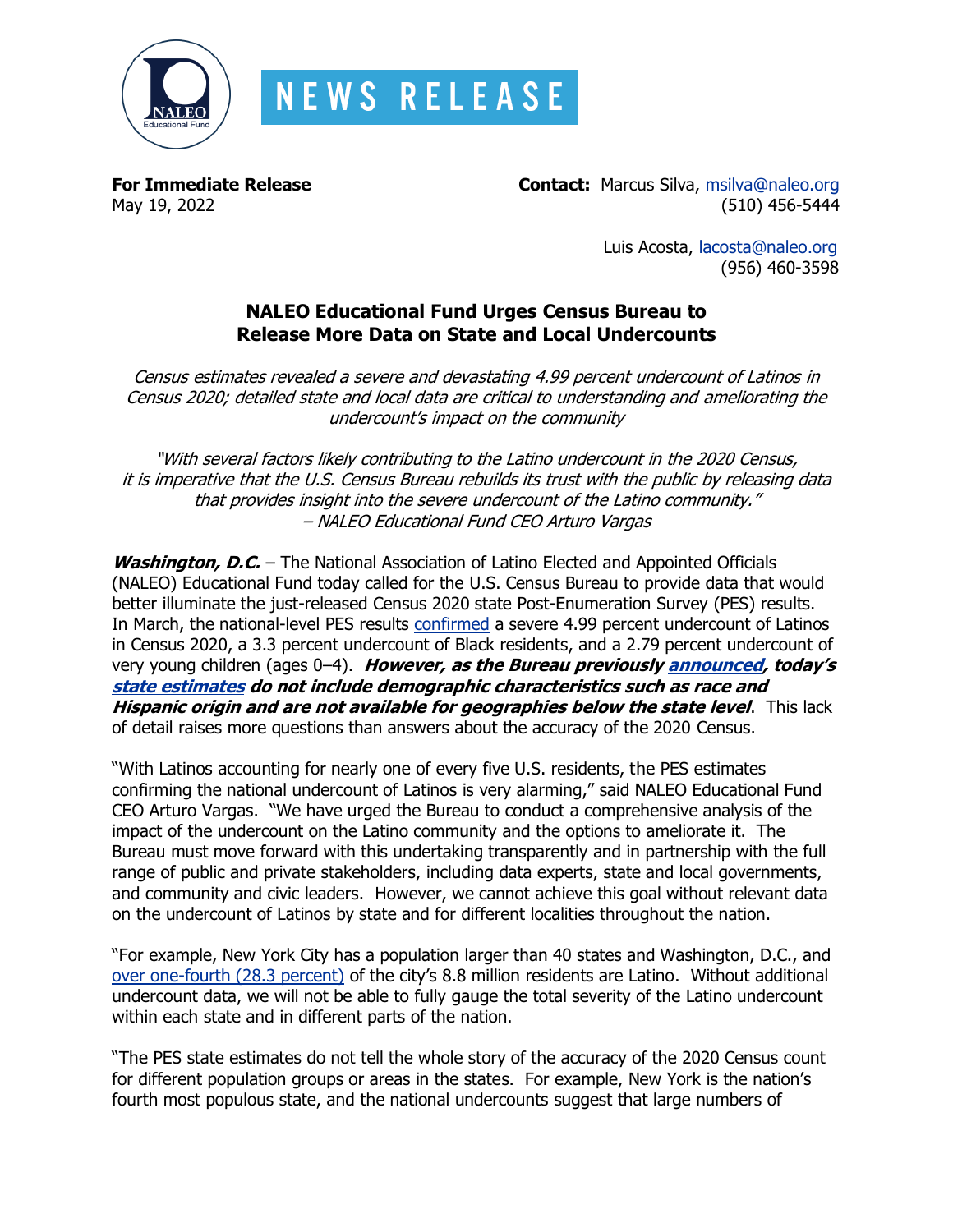persons from population groups that make New York their home were missed in Census 2020. However, the PES estimates are net figures derived in part from both the 2020 Census omissions and persons overcounted in the enumeration. Thus, in the 3.44 percent net New York overcount, **the persons overcounted in the state may mask the impact of the persons missed in enumeration** and other significant problems with the overall accuracy of census data for New York.

"Based on our work with and research on historically undercounted communities, we believe it is likely that Census 2020's accuracy varied in different regions of the states. For example, areas with large concentrations of Latinos, Black residents, and young children — such as the Boroughs of Brooklyn, the Bronx, and Queens — are likely to have had the highest undercounts, while places with large concentrations of non-Hispanic whites and wealthy residents — such as areas in Manhattan, Long Island, or upstate New York — likely had overcounts.

"However, without specific Latino undercount data and data on other New York population groups throughout the state, we cannot determine precisely where and to what extent these population groups were missed.

"Data from the 2020 Census have already been used to apportion the U.S. House of Representatives and for redistricting, despite the considerable flaws in the number of Latinos. In addition, unless the Bureau takes action to analyze and mitigate the impact of the undercount, these **flawed data will now guide the distribution of more than \$1.5 trillion in annual federal funding to states and localities based on an incorrect snapshot of our population**. Without reliable state-by-state data on the undercount for different population groups and localities, stakeholders cannot be fully engaged partners in the much-needed efforts to mitigate the effect of the undercounts on funding formulas and the fair allocation of resources. These data will also enhance the ability of stakeholders to help the Bureau assess the impact of the undercounts on the enforcement of civil rights protections and other purposes for which census data are used. Additionally, these data would also be invaluable for Census 2030 planning efforts.

"We understand the Census Bureau's position that the PES sample size is not adequate enough to produce data that meet the Bureau's standards for every demographic group in each state or many localities in the nation. Thus, we urge the Bureau to research and make available data from other sources that could help illuminate the accuracy of Census 2020 data for localities. This research will also inform the Bureau's work to ameliorate the impact of Census 2020 undercounts.

"Ultimately, with several factors likely contributing to the national Latino undercount in the 2020 Census, the release of more detailed state and local data will also provide a crucial opportunity for the Bureau to rebuild its trust with the public. The data would also enable stakeholders to work together with the Bureau on one of the toughest tasks it must undertake — making fundamental changes to how it counts the U.S. population in a manner that will significantly enhance the accuracy and fairness of the enumeration.